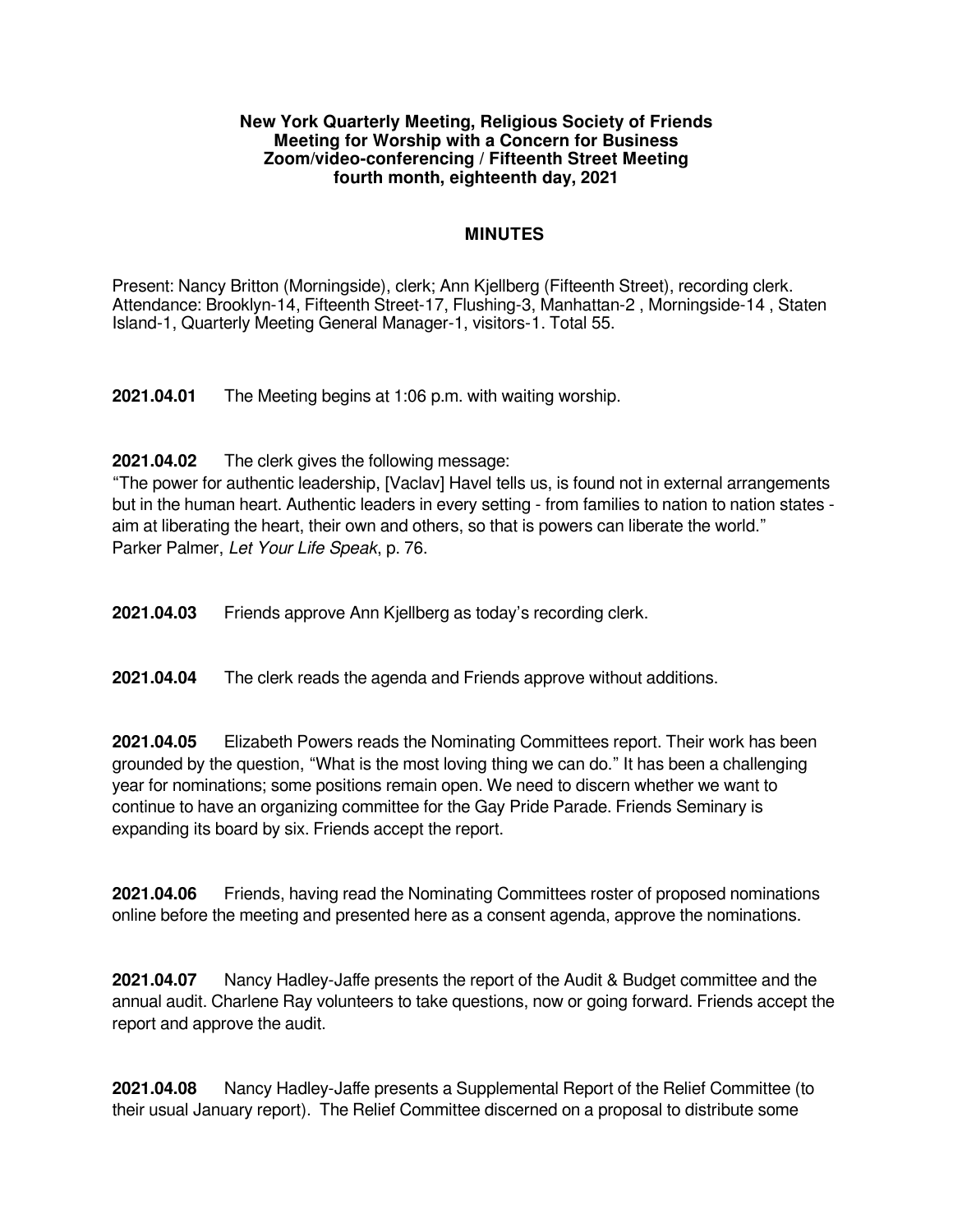Relief Committee Funds to the Monthly Meetings, in light of the pandemic emergency, to allow more swift distribution of funds to Friends in need. They make a proposal to distribute between \$2,000 and \$5,000 to each meeting earmarked to Pastoral Care Committees. (See attached report for details of the proposal.) If this pilot program is successful it may be extended beyond the pandemic. This would be a departure from the current practice of returning funds to the Quarterly Meeting at the end of the year. They are awaiting answers from some of the Monthly Meetings. There was a suggestion to distribute unused funds to organizations in the community serving people in need. Friends accept the report.

**2021.04.10** Hugo Lane reads the report of Flushing Monthly Meeting. Friends accept the report.

**2021.04.11** Ted Lochwyn reads the report of Staten Island Monthly Meeting. Friends accept the report.

**2021.04.12** NYQM clerk, Nancy Britton, turns the meeting over to Katherine Alford, President of the Corporation and clerk of trustees to clerk this meeting.

## **Meeting of the Corporation:**

**2021.04.01** The Annual Meeting of the corporation commences at 1:57 pm.

**2021.04.02** Katherine Alford, President of the Corporation, clerks the meeting, declares a quorum present and calls the meeting to order.

**2021.04.03** Glenn Josey, secretary of the corporation, serves as the recording clerk.

**2021.04.04** The president reads a listing of the Trustees of the corporation as follows: Pat Donahue Bart Dominus Glenn Josey Sheila O'Hara Bill Parrott Jason Mcgill Margery Cornwell Emmanuel Mulundi

**2021.04.05** The president reads a listing of the officers of the corporation as follows: President – Glenn Josey Vice President – Sheila O'Hara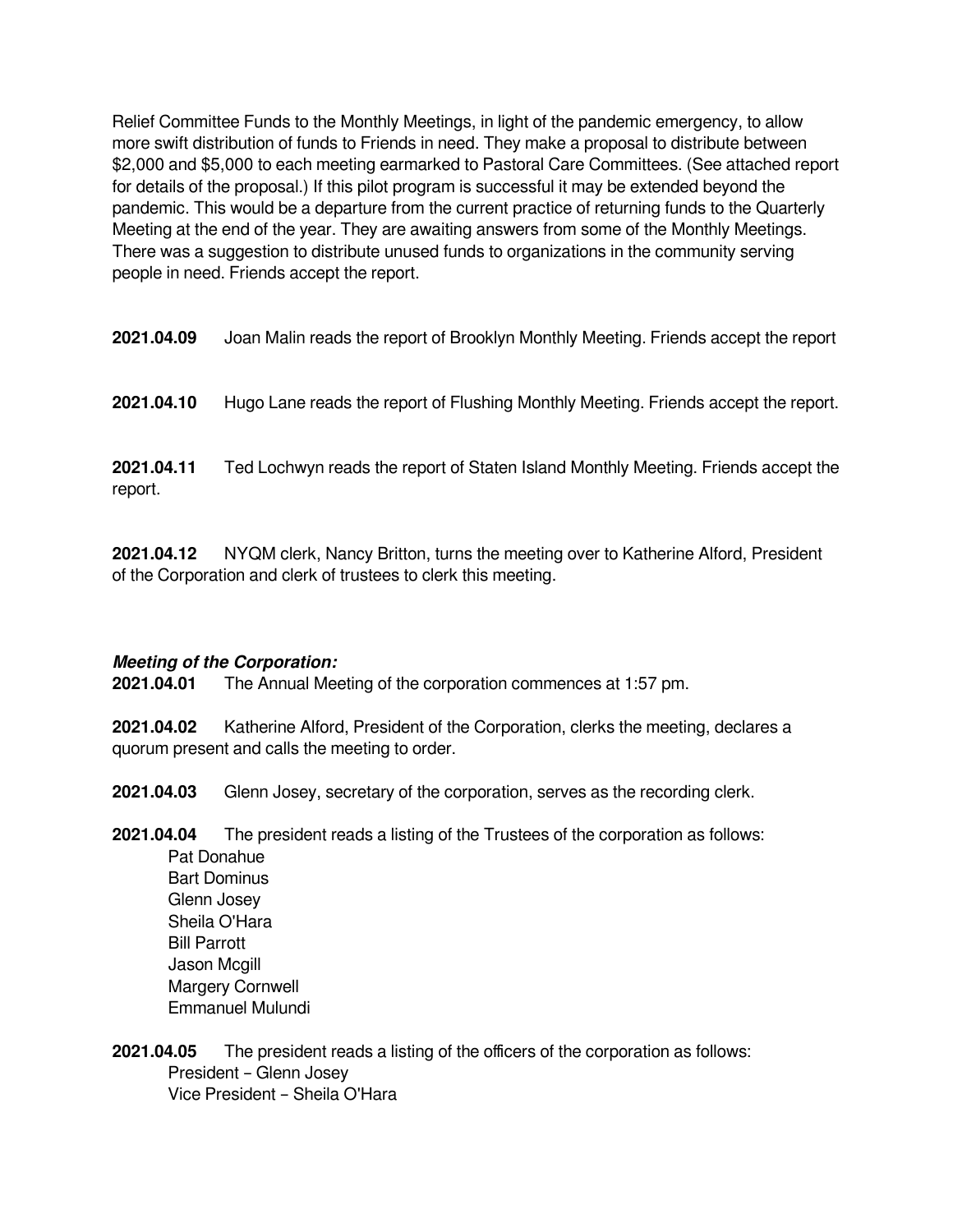Treasurer – Bart Dominus Assistant Treasurer – Jerry Reisig Secretary – To Be Named

**2021.04.06** The President reads the Trustees and the Finance Sub-committee reports, which are appended to these minutes. Friends receive the reports, and the trustees whose appointments were approved in NYQM minute 2021.04.05 are deemed elected.

**2021.04.07** The President adjourns the annual meeting of the corporation at 2:16 pm and returns the clerk's table to the NYQM clerk.

# *NYQM Meeting resumes:*

**2021.04.13** Steven Munro Smith presents a report from Ministry and Council on the NYQM ad hoc committee on Brooklyn Friends School concerns. The committee worked from the query, "What actions can NYQM take to be of help to BFS at this time?" The ad hoc committee asked to be transformed into a small working group under the care of M&C to hold the relationships among F/friends and BFS in the Light and provide ministry. Friends accept the report and approve laying down the NYQM ad hoc committee.

**2021.04.14** Carol Summar reads the report of 15th Street Monthly Meeting. Friends accept the report. Friends note that the 15th Street Peace Vigil was suspended temporarily for a few months in the winter but has been resumed.

**2021.04.15** Gloria Thompson reads the report of Manhattan Monthly Meeting. Friends accept the report.

**2021.04.16** Jane Alexandre reads the report of Morningsiden Monthly Meeting. Friends accept the report.

**2021.04.17** Our clerk reads the announcements. (see Advance Agenda).

**2021.04.18** The Meeting closed with silence at 2:46.

Ann Kjellberg, interim recording clerk